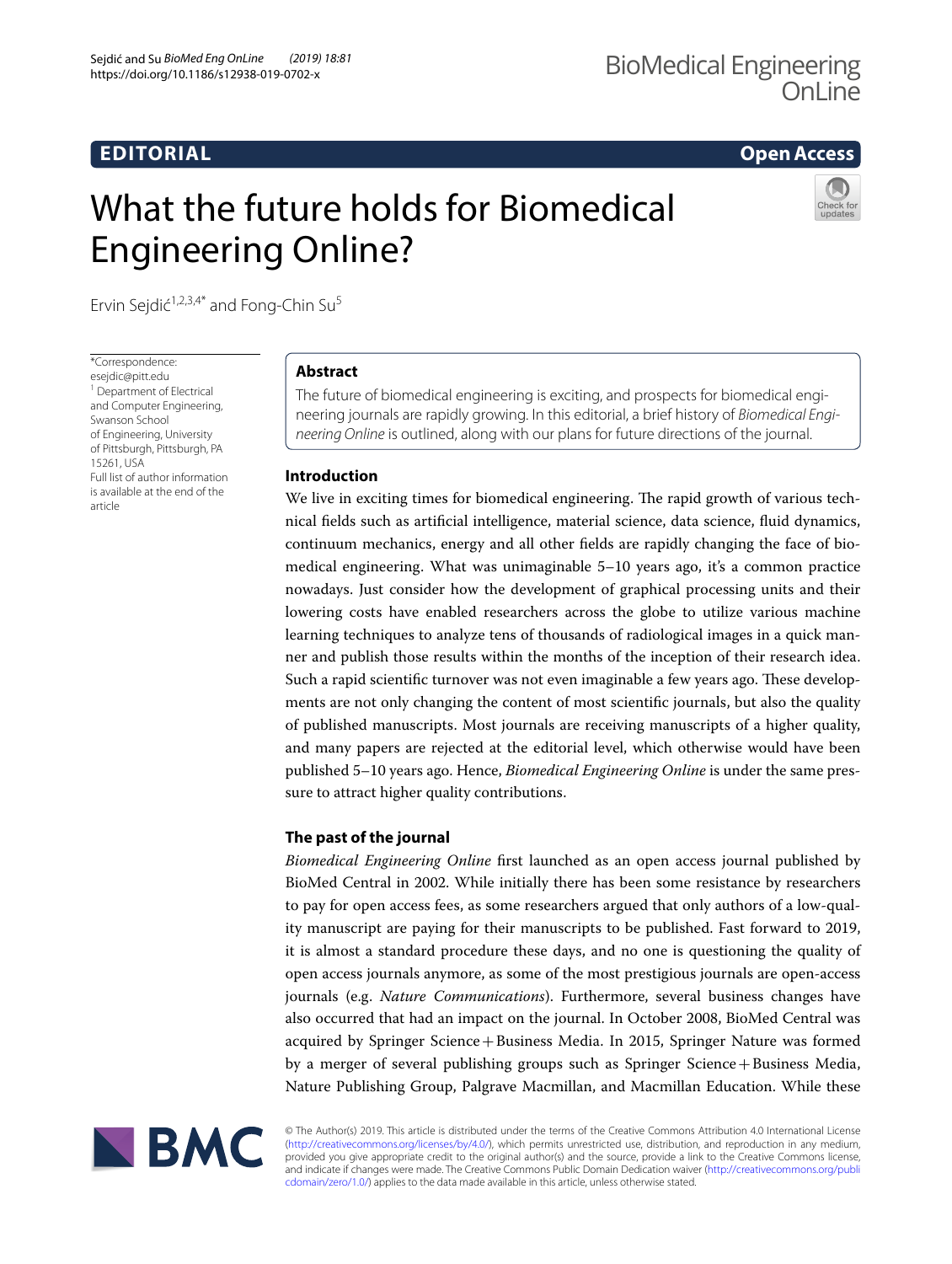mergers did not have an immediate impact on the journal, the latest merger, that is, the forming of Springer Nature, will have a major impact on our future as it will be outlined in the next section.

The inaugural Editor-in-Chief was Dr. Alvin Wald from Columbia University, USA. Professor Kenneth Foster from the University of Pennsylvania (USA) took over in 2006, with Prof. Fong-Chin Su from National Cheng Kung University in Taiwan joining as a co-editor-in-chief in 2014.

The journal received its first impact factor in 2008, and it was 1.800. Over the years, the Impact Factor maintained a healthy status ranging from 1.119 in 2010 to 2.013 in the most recent 2018 Journal Citation Report. Based on these Impact Factors, the journal maintained its position in the second and third quartiles of Impact Factors within the biomedical engineering group of journals. According to the latest numbers provided by Clarivate Analytics, the journal is ranked 52nd out of 80 biomedical engineering journals. Professors Foster and Su maintained these great rankings all these years by attracting excellent manuscripts, not an easy job. They also formed a great team of Associate Editors, who work hard to obtain necessary high-quality peer reviews for a growing number of submissions. It should be noted that the journal has established a fairly low acceptance ratio, and it typically hovers around 20–30% over the past several years.

After many years of tirelessly supporting the journal and the feld, Professor Foster has decided to retire from the position of an Editor-in-Chief. We sincerely thank him for all his hard work and dedication, and we are happy to see him remain as a member of the editorial board, especially during the transition period ahead of us.

#### **The future of the journal**

Scientifc publishing is a challenging business due to multiple stakeholders, but they all seem to have the same desire. On one hand, it's driven by publishing houses, who are mostly for-proft organizations that desire to publish quality journals that will have value to the research communities they serve and attract readers to these journals (we are referring to reputable publishing houses here). On the other hand, scientists and researchers also desire to publish in high impact journals, as in today's scientifc surroundings, it typically attracts more research funds, translation of knowledge and career promotions to these researchers. It should be acknowledged that the Impact Factor alone, is an imperfect measure of research quality. The publisher (BioMed Central) signed up to the San Francisco Declaration on Research Assessment (DORA) in 2017 [[1](#page-3-0)] and is committed to moving away from this metric as a single measure of quality. Additional metrics such as Source normalized impact per Paper (SNIP) and SCImago Journal Rank (SJR), that incorporate citation data from a larger database of journals should also be considered. On an individual article level, access data and measures of online visibility, such as Altmetric scores, also indicate the value to readers.

In light of the rapid advance of technology in the feld, we have decided to challenge ourselves, and come up with a bold vision that we will try to achieve over the next few years.

And, drumroll please! Our bold vision is to focus on the value of our content to the wider community and become a biomedical engineering journal that is well known for publishing high quality research. We will endeavor to publish more articles that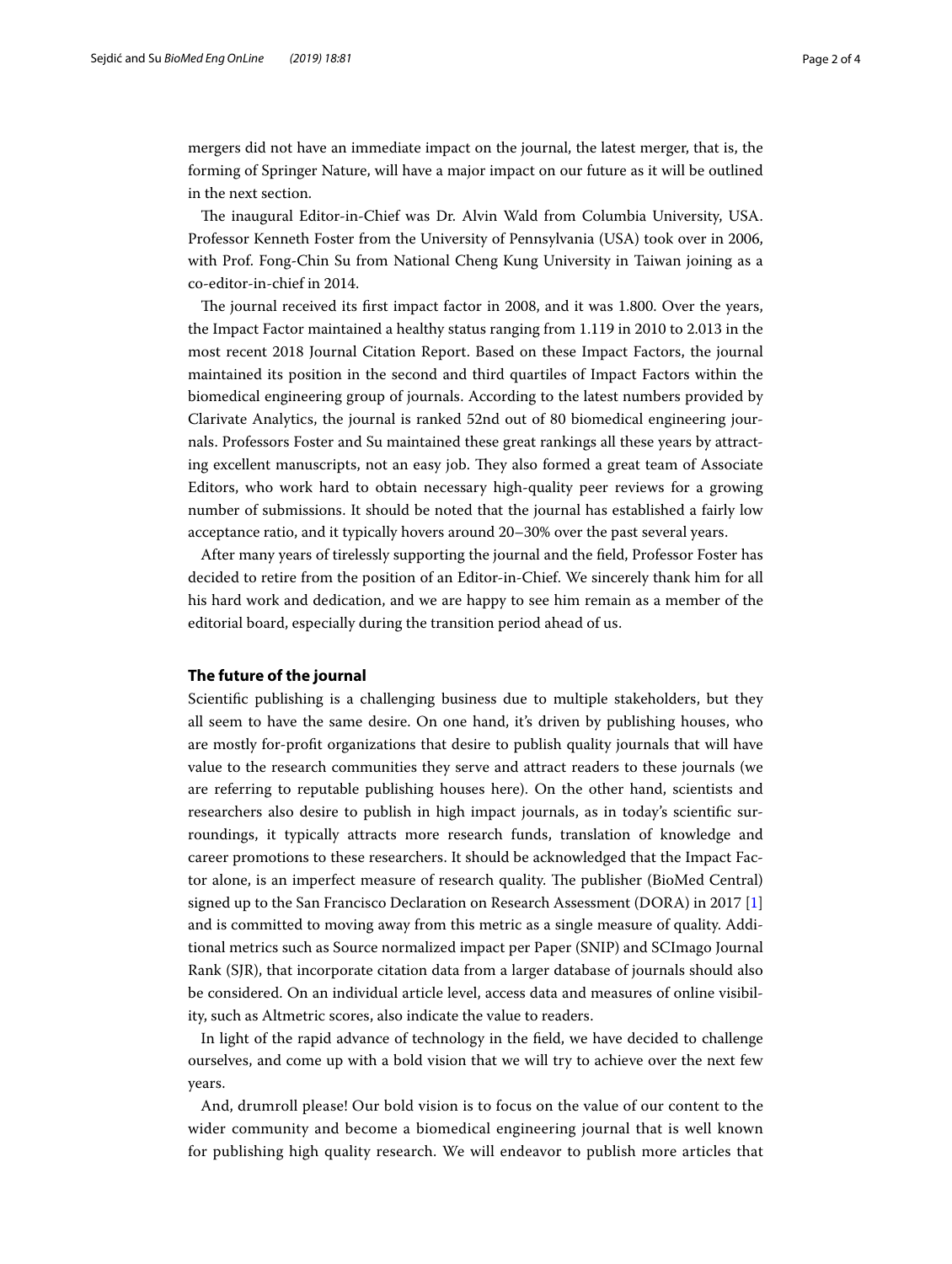showcase novel advances this growing feld. In the medium term, we aim to be ranked in the frst quartile of Impact Factors, within the biomedical engineering category of the Journal Citation Reports.

In order to achieve this vision, we will defnitely need to alter our approach in attracting and selecting work that refects the rapid development of the feld. What it all means? It does not necessarily mean that we will cut the acceptance ratio by half, as the current acceptance ratio of 20% is typical of other prestigious biomedical journals. However, it does signify that we will be seeking manuscripts that have broader and/or stronger impacts on the feld. In other words, we will probably not consider manuscripts dealing only with healthy controls anymore, as those manuscripts typically represent early stage results that are a long shot away from a potential longterm impact. Of course, the word probably is emphasized here, as some manuscripts may represent the analysis of data from several hundreds of healthy controls, which may be of interest to a broader audience. Also, manuscripts covering machine learning algorithms which are developed and tested based on well-known open datasets will generally not be of our interest in future. Our experiences have shown that these manuscripts have allow utility to others, as these algorithms are typically not generalizable to broader and more diverse datasets.

To achieve our new vision, we will also implement several procedural changes. First, it deals with special issues. From now on, we will require that each proposal for a special issue has at least three guest editors from diferent geographic locations in order to prevent all manuscripts representing uniform opinions. Tis will be requested for all special issues unless the special issue is from selected papers of an international conference/ symposium. Similarly, these proposals will also need to outline the special issues in detail and list the names of potential contributors and titles of their potential manuscripts. While we understand that it is impossible to predict all contributions, we would ask guest editors to have at least 5–10 confrmed manuscripts from a diverse set of authors before the approval of the special issue. Second, we would like to welcome more review articles in the journal. However, we sincerely encourage the authors to work with the editor-in-chief to develop an appropriate topic and potentially an outline of the review paper before submitting the full draft for consideration. Tis process will ensure that the manuscript is of interest to the journal, and that it covers necessary points. Tird, we have managed to include editorial edits for accepted manuscripts within the articleprocessing charge, and we will pay even more attention to the writing styles presented in submitted manuscripts. Poorly written manuscripts, even those representing innovative ideas, may be triaged at the editorial level. Some authors will be encouraged to seek help with writing, before re-submitting their work consideration for review Authors of rejected manuscripts, that are otherwise scientifcally sound, will also be given the opportunity to transfer their submission to an alternative journal at the publisher, saving time and helping to reduce the burden on peer-reviewers.

Our focus on quality may take 2–3 years to have an impact on journal metrics. To improve the value of the journal in the short term, we will also be working closely with our expert panel of Associate Editors to reduce our editorial triage and peer-review times at the journal. We would like to ofer the best possible service to the community, with a rapid route to publication and all the benefts of visibility that open access brings.